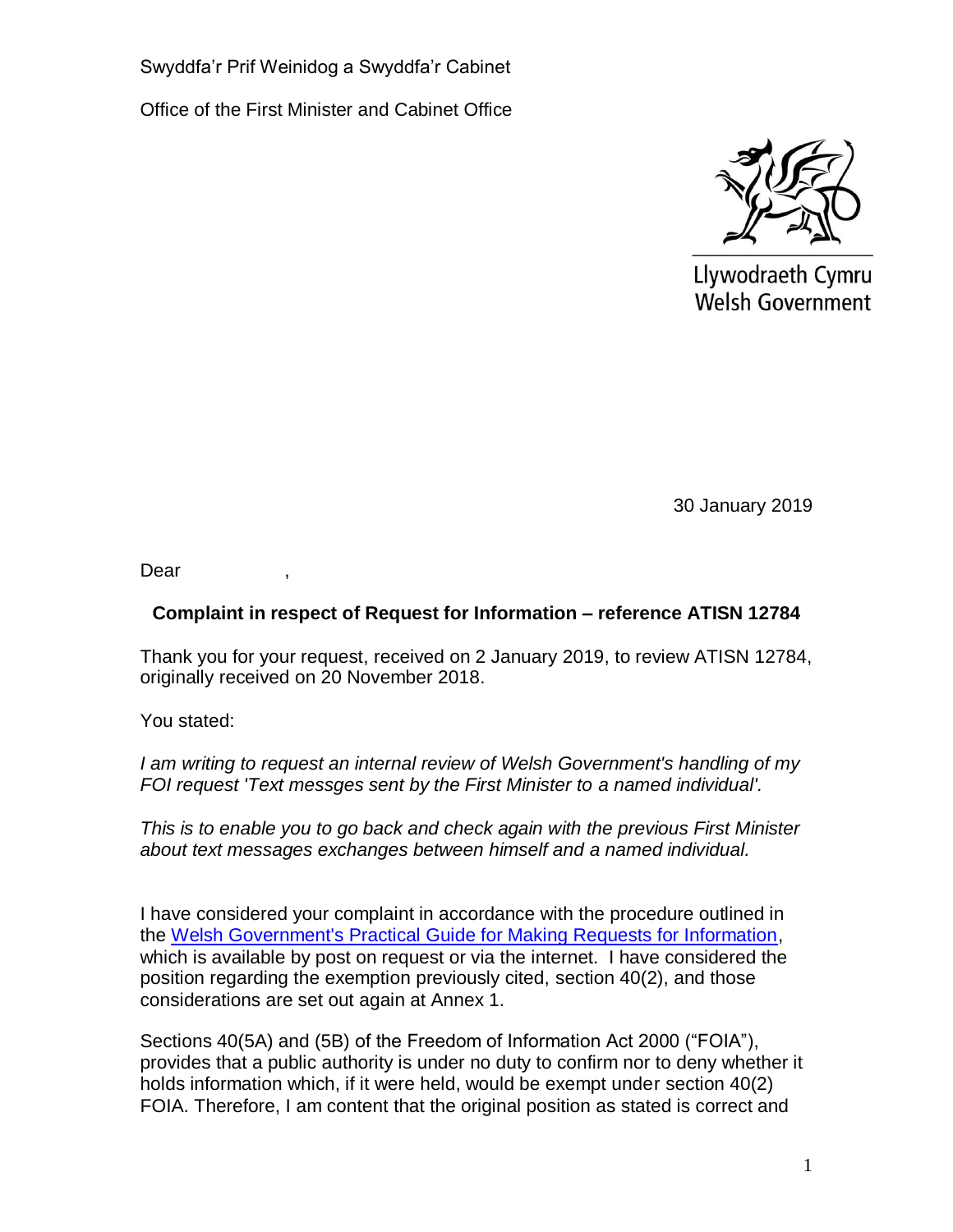#### Swyddfa'r Prif Weinidog a Swyddfa'r Cabinet

Office of the First Minister and Cabinet Office

that we neither confirm nor deny whether the Welsh Government holds information of that description. If relevant information were held, it would be exempt under Section 40(2) of the Freedom of Information Act 2000.

If you remain dissatisfied with this response you also have the right to complain to the Information Commissioner at:

Information Commissioner's Office Wycliffe House Water Lane Wilmslow **Cheshire** SK9 5AF

Tel: 01625 545 745 Fax: 01625 524 510 Email: [casework@ico.gsi.gov.uk](mailto:casework@ico.gsi.gov.uk)

Also, if you think that there has been maladministration in dealing with your request, you have the option to make a complaint to the Public Services Ombudsman for Wales who can be contacted at:

Public Services Ombudsman for Wales 1 Ffordd yr Hen Gae Pencoed **Bridgend** CF35 5LJ

Telephone: 0845 6010987 (local rate) Email: ask@ombudsman-wales.org.uk

Yours Sincerely,

Peter Greening Head of Cabinet Division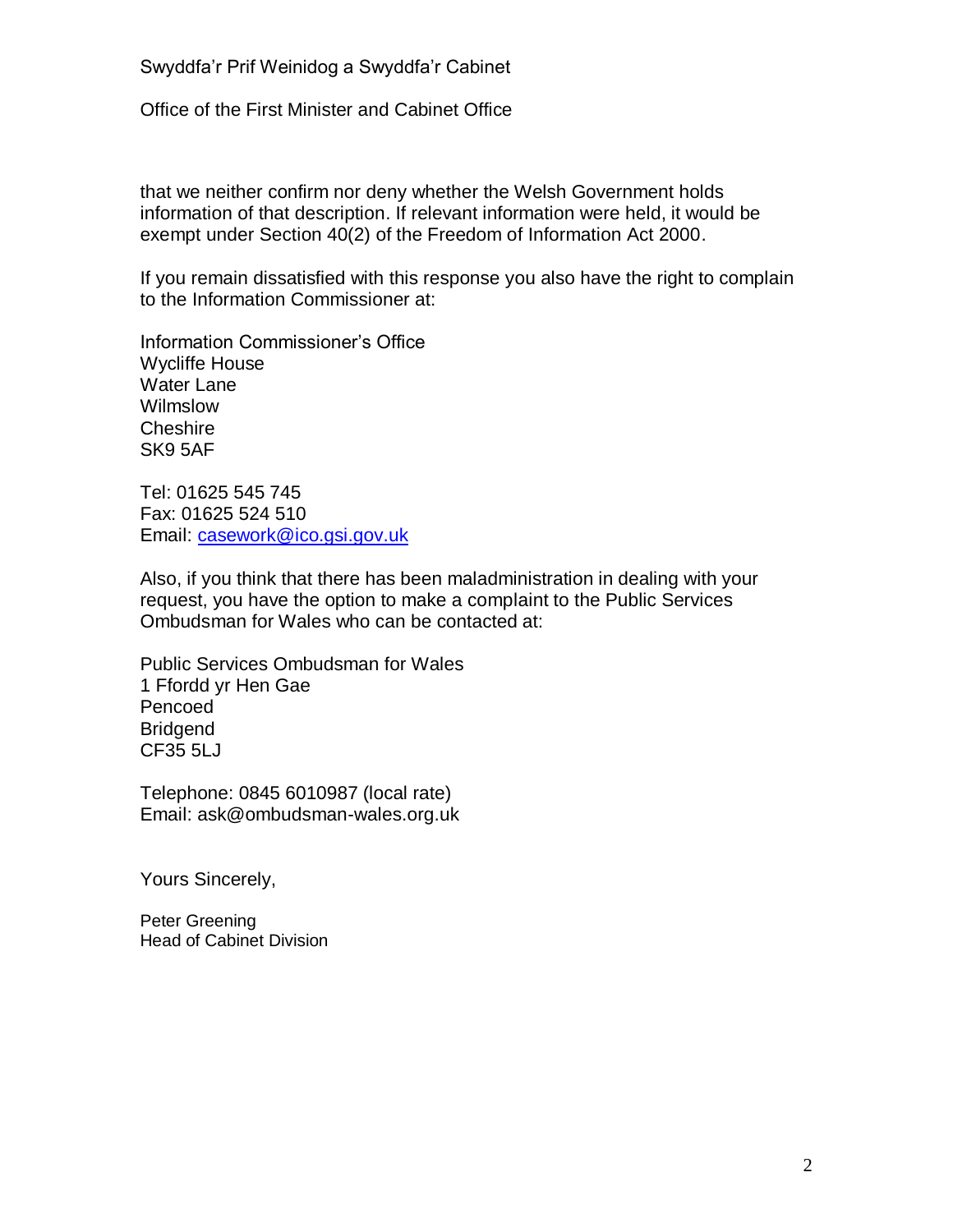Office of the First Minister and Cabinet Office

# **Section 40 (2) – personal information**

Section 40(2) of the Freedom of Information Act 2000 ("FOIA") sets out an exemption from the right to know if the information requested is personal information of someone other than the requester and is protected by the Data Protection Act 2018 ("DPA") or the General Data Protection Regulation ("GDPR").

Personal data is defined in Section 3(2) of the DPA as:

*"Personal data" means any information relating to an identified or identifiable living individual.*

If information within scope of this request were held, it would be exempt under Section 40(2) of the FOIA. Personal data is exempt from release if disclosure would breach one of the data protection principles set out in Article 5 of the General Data Protection Regulation (GDPR) and section 34(1) DPA. We consider the principle being most relevant in this instance as being the first.

# **The first GPDR principle.**

This states:

*……..that personal data shall be:*

*a) processed lawfully, fairly and in a transparent manner in relation to the data subject;*

I consider that if the information requested were held, it would fall within the description of personal data as defined by the DPA and that its disclosure would breach the first data protection principle. Guidance from the Information Commissioner's Office (Personal information (section 40 and regulation 13) v 1.4) states:

*If disclosure would not be fair, then the information is exempt from disclosure.*

This approach was endorsed by the Court of Appeal in the case of Deborah Clark v the Information Commissioner and East Hertfordshire District Council where it was held*:*